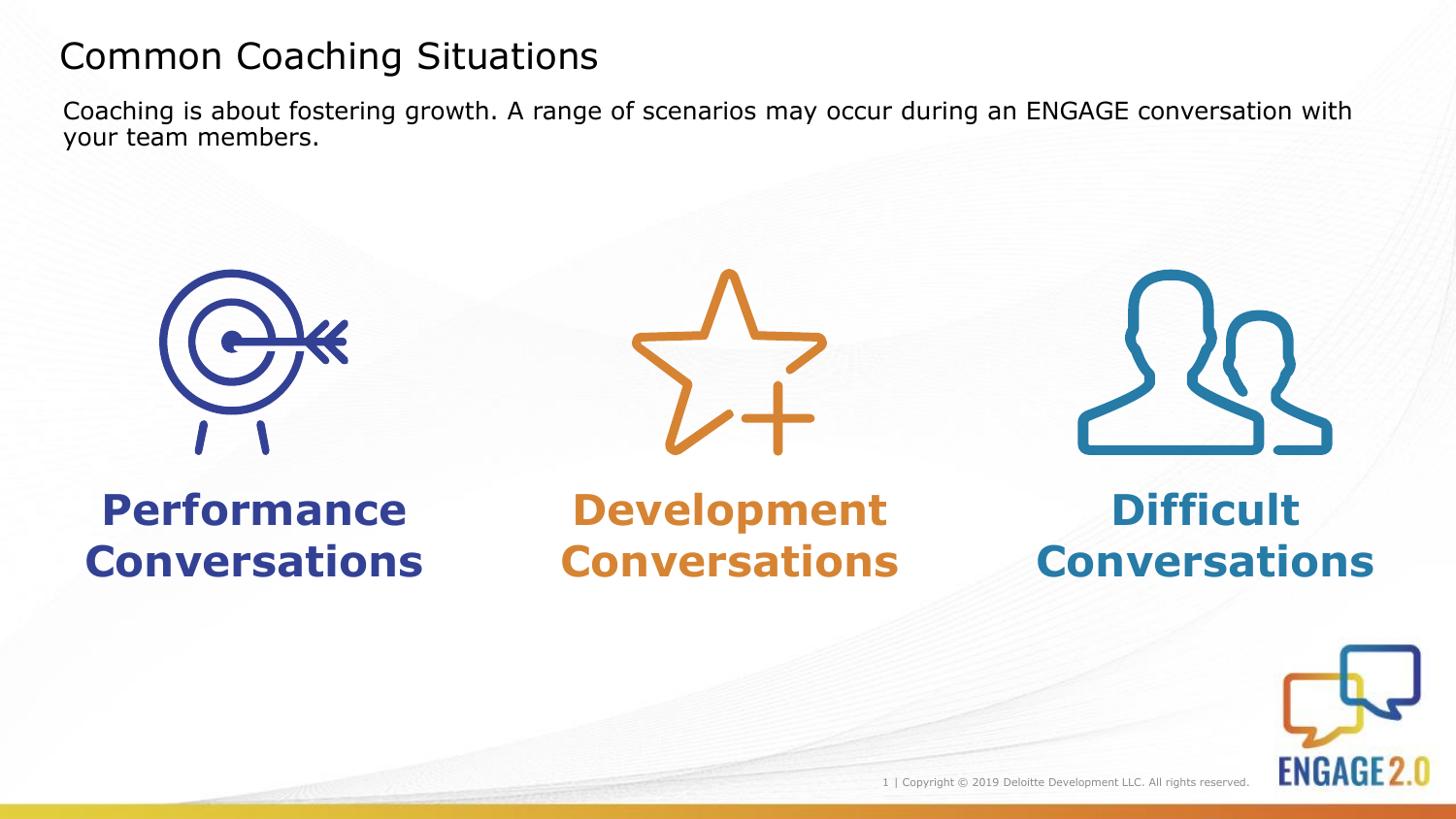### Performance Conversations





#### **Overview**

- Performance conversations focus on **goals** and **how a team member can use their strengths.**
- Coaching should be **timely, specific, and actionable**. It can occur in the moment or during a check-in with the team member.

### **Conversation Starters**

- 1. What questions do you have about your role and how you can achieve your goals in this role?
- 2. How can I help you be successful?
- 3. What type of work do you love to do? What is your working style?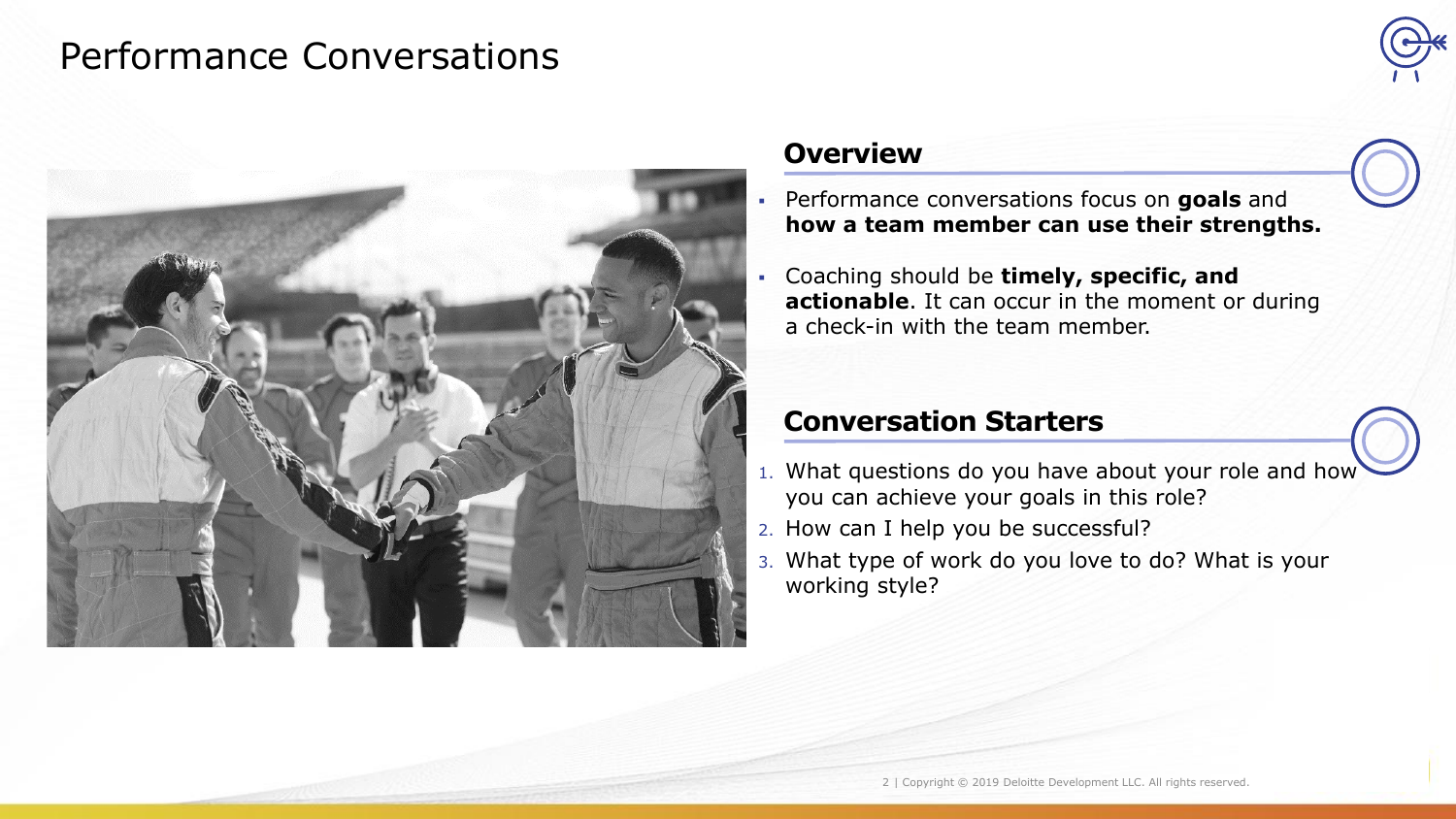## Coaching for Performance





Give advice on **performance and**  behavior on performance and **the set of the set of the person** behavior



Clearly **state** and **agree on expectations** 



Know the recipient's **strengths**



**Be Specific**



Provide a chance to **ask questions**



Have **conversations close to the event** or behavior (e.g. time-sensitive coaching)

# **DO'S**  $\longrightarrow$  **DO NOT'S**





**Assign work without agreement**



**Give general, non-specific coaching** to the team member



**Only focus on constructive coaching (notice what they do well too)**



Use statements like **"always"** or **"never"**





3 | Copyright © 2019 Deloitte Development LLC. All rights reserved.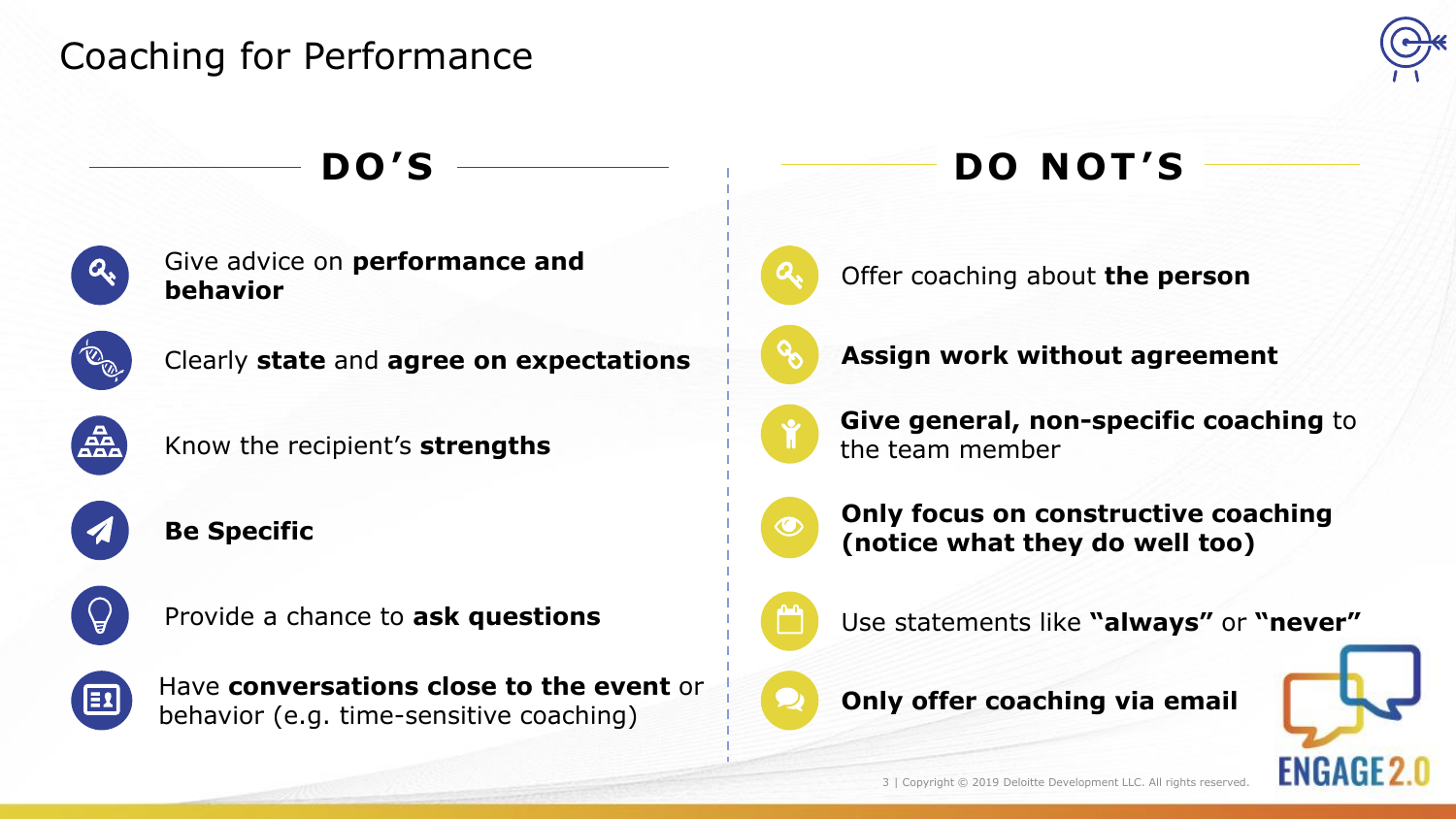### Development Conversations





### **Overview**

- Development conversations are future-focused and based on your team member's interests and career plans.
- These conversations help guide them so that they can achieve mastery in their current role or prepare for their next role.

### **Conversation Starters**

- 1. How have you been able to integrate your development goals into your work this month?
- 2. What work priorities do you have this month that will allow you to lean into your development goals?
- 3. What progress has been made in <key area> since we last spoke?
- 4. What are the roadblocks that may impact your opportunities for development?
- 5. How do you think we can mitigate those issues?
- 6. How can I personally help to clear the path?